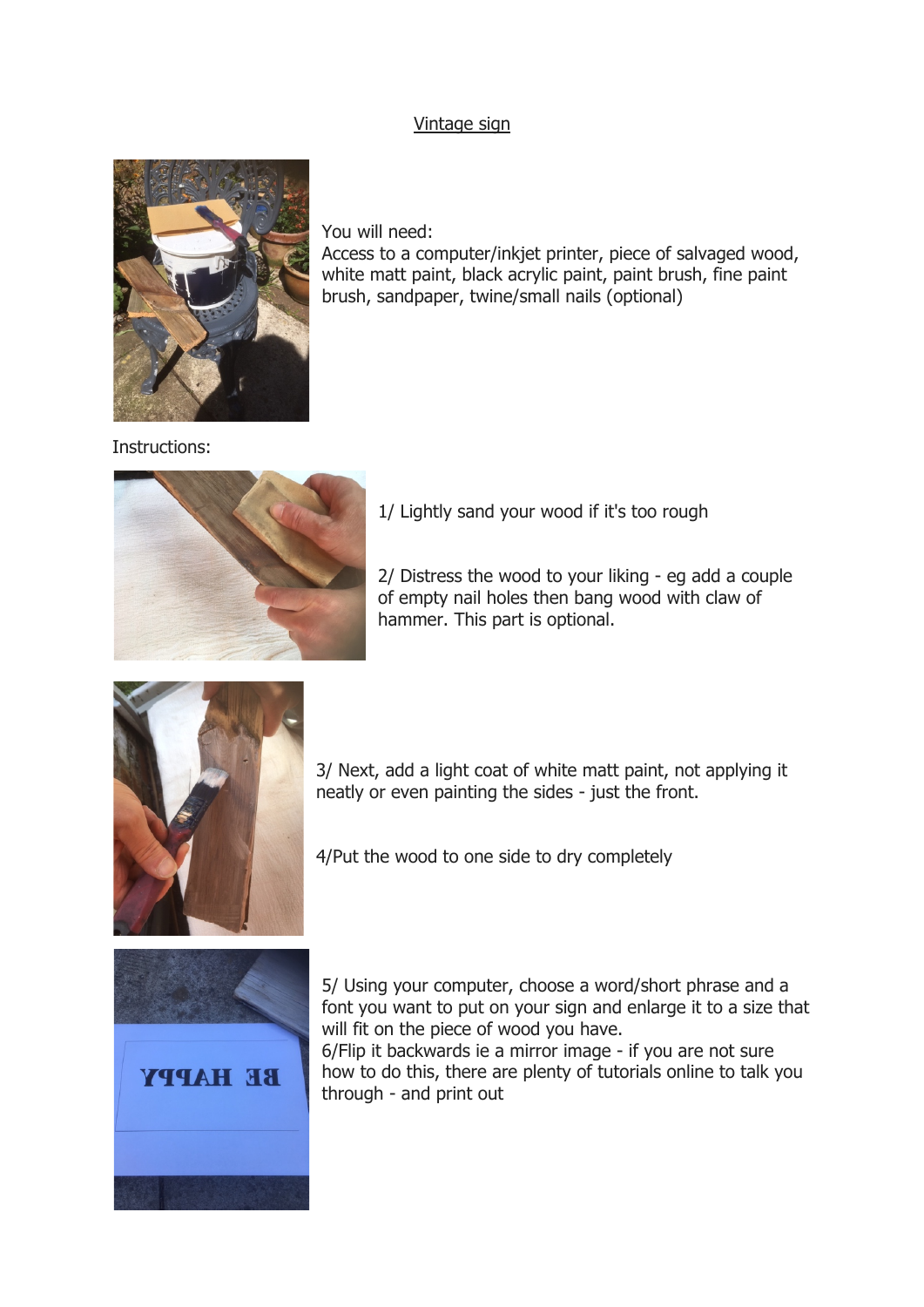

7/ Turn your piece of paper over so that the ink is face down on your wood, and you can faintly read the word/phrase through the paper - position paper so word is centred on piece of wood

8/ A good trick is to crease bottom top of paper on edges of wood so it doesn't move around

9/ Wet your paint brush and brush it across the word - don't make it too sopping wet or the ink will just run and spoil the effect- 2/3 brushes across should do the trick

10/ You can then use a felt pen lid to burnish the letters - horizontally and vertically - to transfer as much of the ink onto the wood. Don't move the paper until you've completed this part. However, I missed out this part and it worked just as well.



11/Once you lift off the paper, you should be able to read your word/phrase on the wood - let the wood dry out completely

12/ You can leave it looking like this if you want a faded look. Or you may want to use a fine brush/black acrylic paint to go over letters and make them stand out more

13/ If you have other colours available, you can always add your own small painted details to the sign - this is fun and makes your sign completely unique.